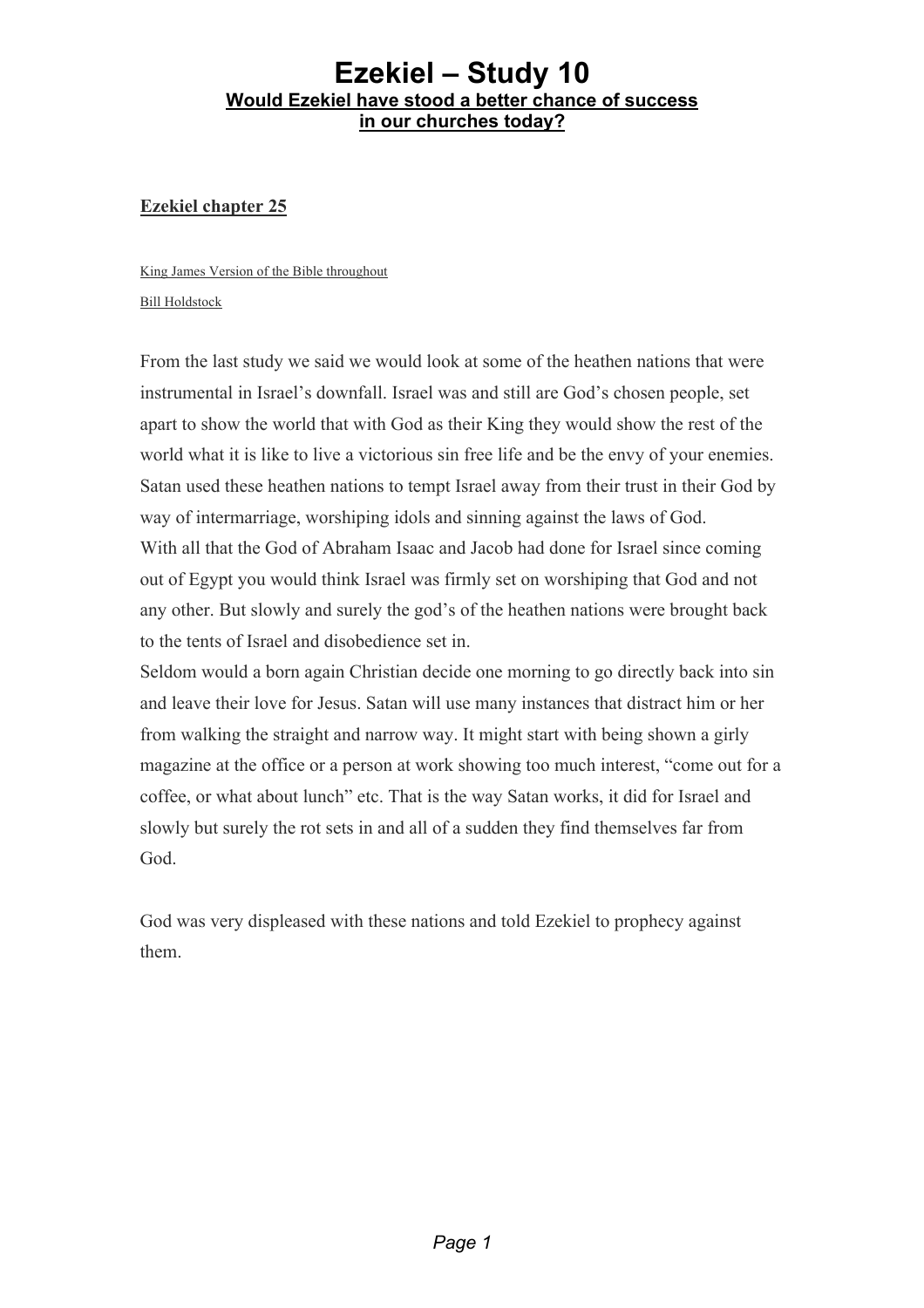Ezekiel Chapter 25. The Ammonites.

#### *Verse 2*

*Set your face against the Ammonites and prophesy against them. 3, and say unto them. Hear the word of the Lord God; because you have said Aha against My Sanctuary when it was profaned and against the Land of Israel when it was desolate and against the land of Judah when they went into captivity 4. Behold therefore I will deliver you to the men of the East for a possession and they shall set their palaces in you and make their dwellings in you, they shall eat your fruit and they shall drink your milk.*

*5. And I will make Rabbah a stable for camels and the Ammonites a couching place for flocks and you shall know that I am the Lord.*

The people of Ammon came from the Children of Lot and whose capital was Rabbah which means The Great, but because they had ridiculed the weakness of Israel, God said He would make this great capital a stable for camels! It bordered Israel to one side and mountains and the Jordon dessert on the other. Ammon was linked to Babylon in the fall of Jerusalem. If you look at a map of the area of Jordon today it now borders Iran and is under Iran's influence its power and glory has gone. God said He would give this prosperous nation to the men of the East being desert, sheep rearing, and camel producing Arabs according to the prophecy of verse 5.

Now they humiliated Israel in her downfall. Verse 6 tells how they clapped their hands and stamped their feet, meaning they danced for joy at Jerusalem's humiliated position and God was displeased with their perpetual, relentless persecution against Israel.

Psalms 83 and 137 and Amos 1, verse 11 should be read in connection to this chapter.

Along with Ammon two other nations contrived to mock Israel in her troubles, they were Moab and Edom. All three lands were joined together stretching in one line from north to south along the river Jordon.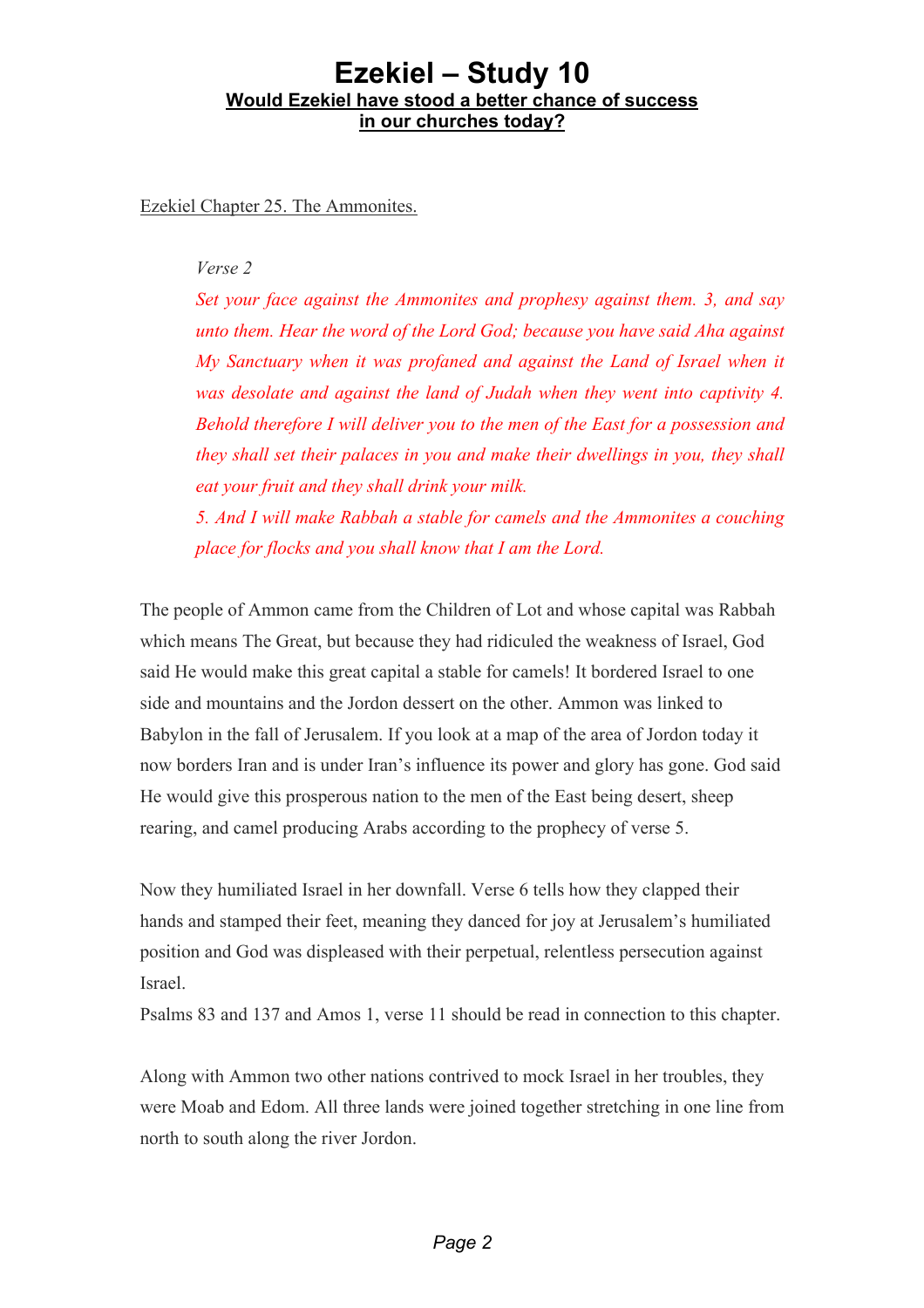Verse 8

*Thus says the Lord God; because that Moab and Seir do say, behold the House of Judah is like unto all the heathen, therefore I will open the side of Moab from the cities…which are on his frontiers, the glory of the country, Bethjeshimoth, Baal-meon and Kiriathaim.*

The Lord noticed the comment from these heathen nations that they considered Israel no better than they were. They knew they were heathen as opposed to Israel, they knew they were not God's chosen people, they knew there was something different about Israel when God was their King but now they were saying " The house of Judah is like unto the heathen" or in other words "they are no better than us"

I am thankful as I listen to some preachers of today confirm that they believe the church is in a very poor condition and I am aware that not every believer is of that view, but we do not give the Spiritual lead we should give in our nations. When laws are passed that support wrong thinking and sinful behaviour and lead to great problems for our hospitals, clinics, doctors and support institutions we have to ask the question where is the Spirit filled Church? The lack of prayerful intervention causes the world to say "you see you are no better than us" thank God for His mercy towards us.

The region of Moab was richer than that of Ammon, it was known as the richest in the area and they were the descendants of Lot who chose the best over Abraham. Moab was called the glory of the country and boasted three main cities; Bethjeshimoth which means the city of desolations, Baalmeon so called from the worship of Baal, and Kiriathaim called the double city. These three cities were the pride of Moab.

God said He would open up the side of Moab which means the desert side to the invasion of the men of the East to enter and take possession because they all laughed at the Jews plight.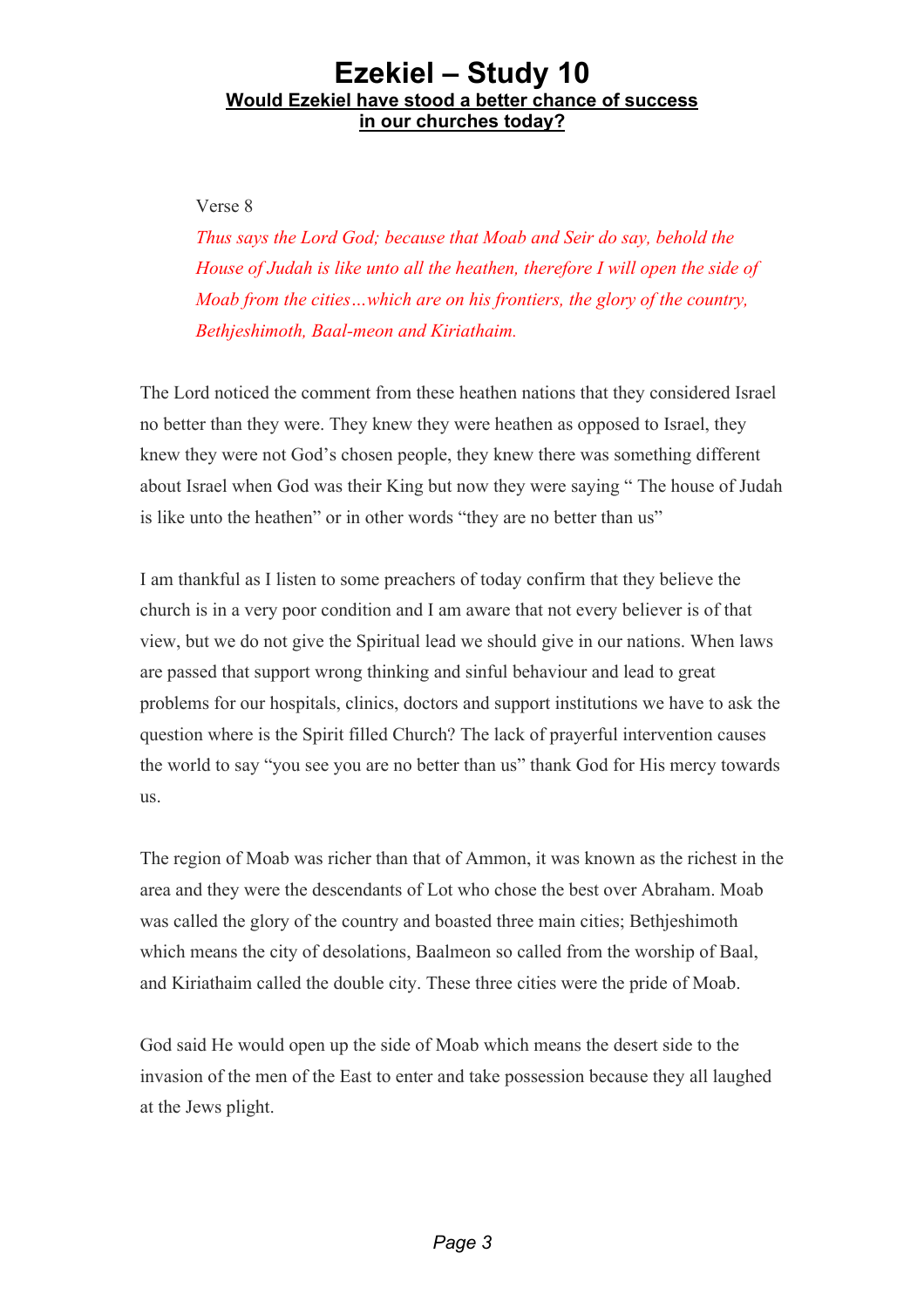Today God's word still remains true, He has not changed His mind concerning His people. Although Israel rebelled continually against her God He still had mercy towards her, He still loved her with a love that all the heathen gods put together that were now in many of the homes of Israel could not give. His banner over them was and is love, and He says even today He who blesses Israel will be blessed and he who curses Israel will be cursed.

In the UK we have recently seen a documentary on the lead up to the birth of the Jewish Nation in 1948. We were shown film footage of the British depriving the Jews any arms to defend themselves from the Arabs who were waiting fully armed down the road for the British to pull out and go home. As the British flag came down and the Israeli flag was erected and the last army patrol disappeared in a cloud of dust over the hill, the very next morning the armies of the Arabs, Egypt, Lebanon, Syria, Jordan and Iraq descended on the Jews with all the fire power they could muster. The Jews had to fight for their lives with only a few rifles and one aeroplane, it was very evident that God was fighting with them, how they survived was undoubtedly a miracle.

It was very sad to note that our own then Secretary of State Mr Bevin flatly refused to let as few as 1500 Jews per month into Britain as they were sailing from Germany to country to country trying to seek refuge with overloaded boats now full of sick people. Bevin would not help in any way at all as the British pulled out of Jerusalem with many soldiers crying at the unfair plight of the Jews. Even some of our UK Members of Parliament likened Bevin to Hitler himself. I for one was ashamed to be British when I saw that documentary and film and cannot wonder at the wicked and fallen state of our nation today in the light of what God said about cursing those who treat Israel badly. Think about it reader we cannot play fast and lose with God's word and certainly not His people.

If any nation today wants to prosper in every way all they have to do is bless Israel. God said so!

#### Verse 12 Edom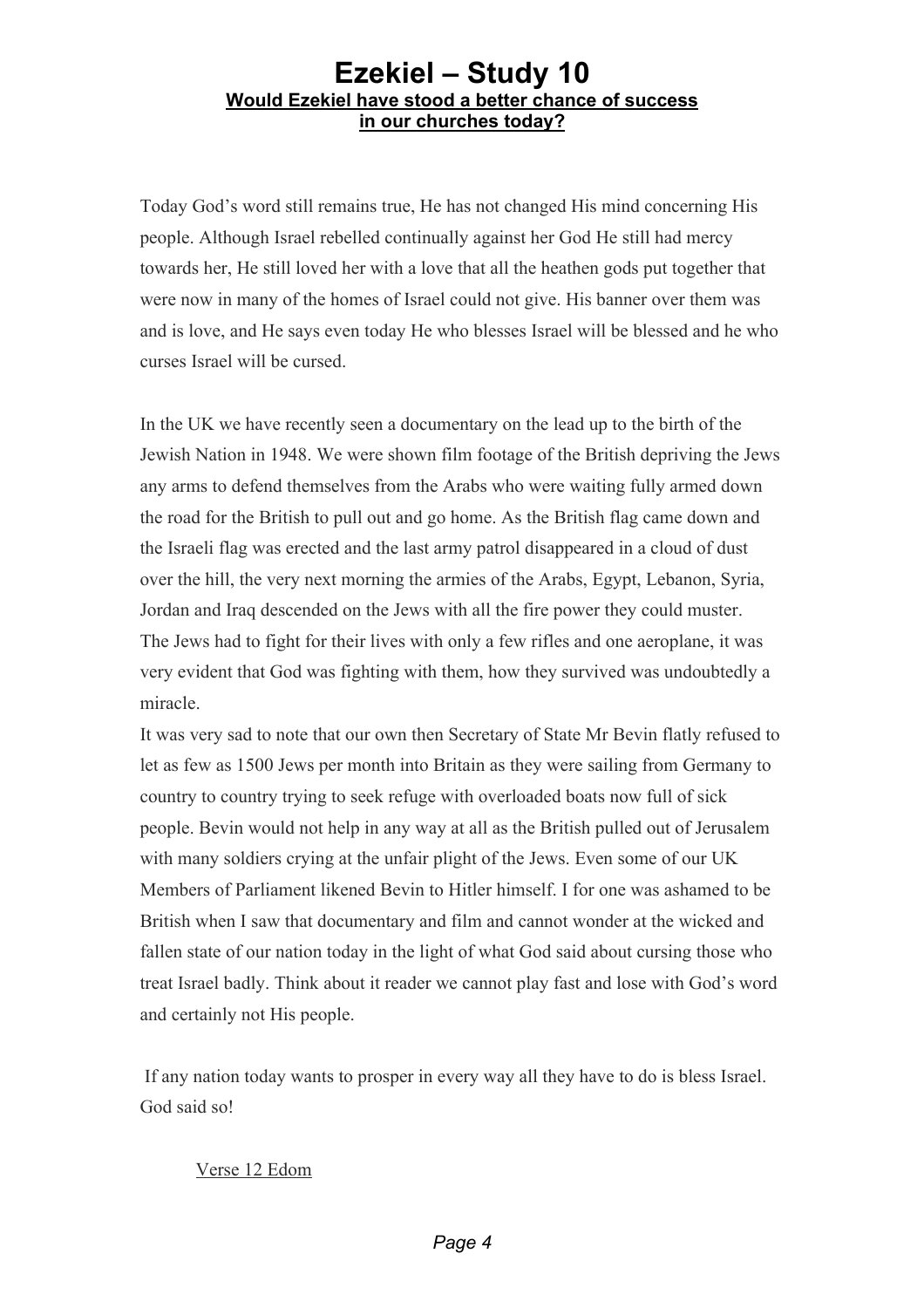*Thus says the Lord God; because that Edom has dealt against the House of Judah by taking vengeance and has greatly offended and revenged himself upon them.*

Although they were two nations of brothers the Holy Spirit uses language that depicts the heathen by calling Edom "that" Edom. Edom descended from Esau the twin brother of Jacob who robbed him of Isaac's blessing. Edom's revenge was an unrelenting, deep rooted pride, fuelled by jealousy when Edom saw the younger branch (Israel) rise to pre-eminence and blessing from God which Edom thought should have belonged to him, he seemed to forget he gave that birthright away for a bowl of soup! This story is found in Genesis 25. Now after very many years that family feud was still very much alive and because Israel had rebelled against her God as we have seen in the last 8 studies, she was far from God and His protection and open to the onslaught of Satan and his helpers in the form of Edom Moab and Ammon.

Keep close to The Lord, talk to Him daily, read His Word and don't let the enemy take control of any part of your life he will ruin it if you do.

A similar story of inherited anger and ill feeling was that of Ishmael the son of Hagar Sarah's hand maiden from which the nation of Ishmaelite came, this is now the nation of Arabs the half brother of Israel who have quarrelled ever since. Isn't it best to follow after righteousness and truth than go our own way which brings bad feeling and heartache amongst our fellow man?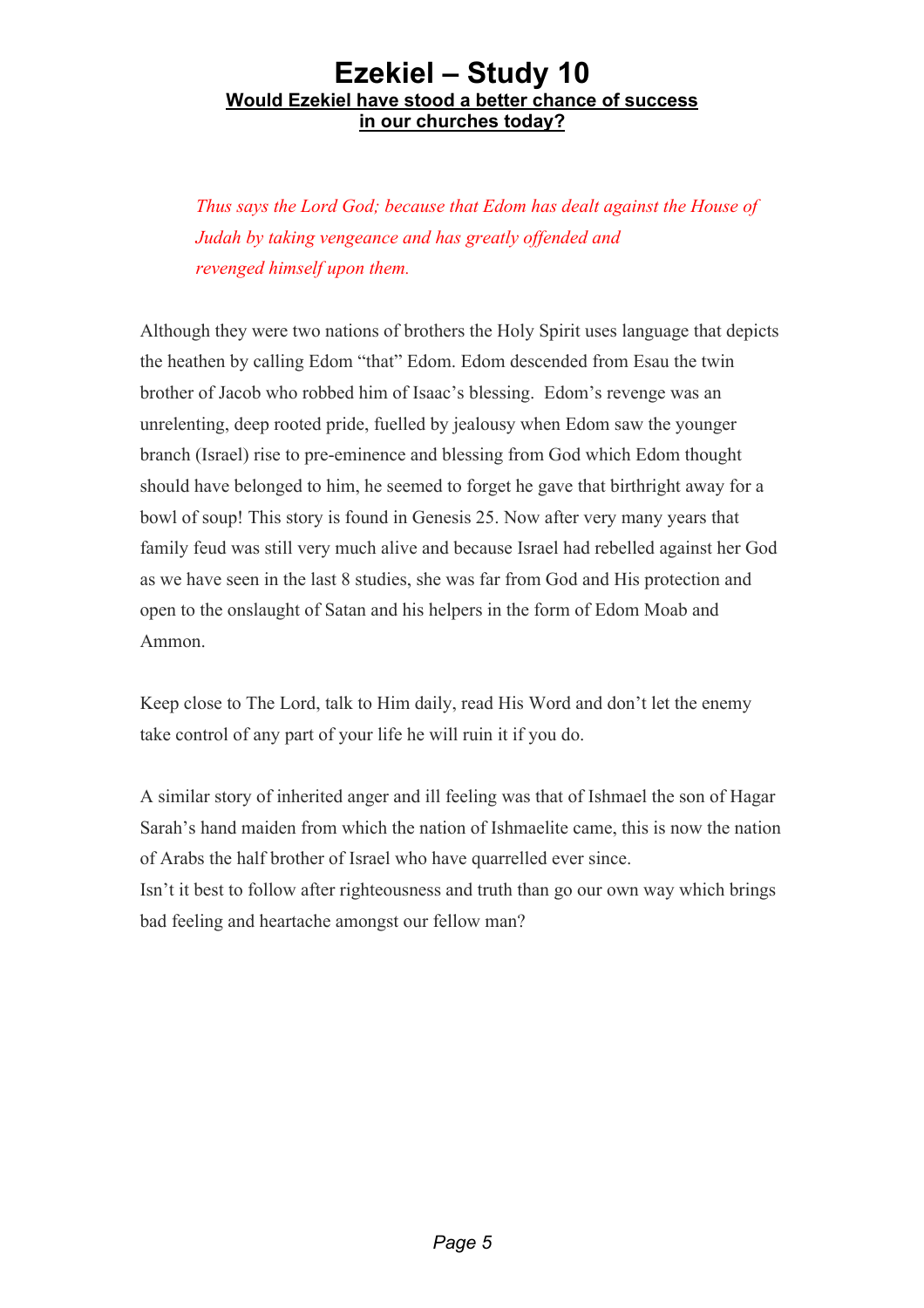Verse 15

*Thus says the Lord God; because the Philistines have dealt by revenge, and have taken vengeance with a despiteful heart to destroy it for the old hatred.*

The Philistines and Israel had been enemies for centuries and hatred and jealousy had been a part of both their lives. It is from the name Philistine that the modern name Palestine is derived and God said He would stretch out His hand upon them and cut off the Cherethims and destroy them. The Cherethims excelled in archery and were very valuable in a battle. God was going to destroy their security and their trust in earthly reliance. Palestinians are not descendents of the Philistines they are from Egypt, Jordan and Syria.

It is thought that David chose his bodyguard from among these archers see 2 Sam: 8.18: 15.18.

God says in verse 17:

*I will execute great vengeance upon them with furious rebukes and they shall know that I am the Lord, when I shall lay my vengeance upon them.*

History has shown the outcome of God's "great vengeance" and "furious rebukes" God took away their might. What an awful thing to come under God's furious rebukes, if you do be sure you will not win. Sin will rob us of Spiritual Power and unless we subject ourselves to the authority of God and to His delegated authorities here on earth we cannot expect to be victorious in our personal lives and our ministry for Him will also be diminished.

These four enemies of Israel will know the wrath of God upon their nations and people and would know the power and authority of the God of Israel and that He will not tolerate sin, jealousy, rebellion, wickedness, revenge and anything that separates us from what God has planned for His creation from before the beginning of time.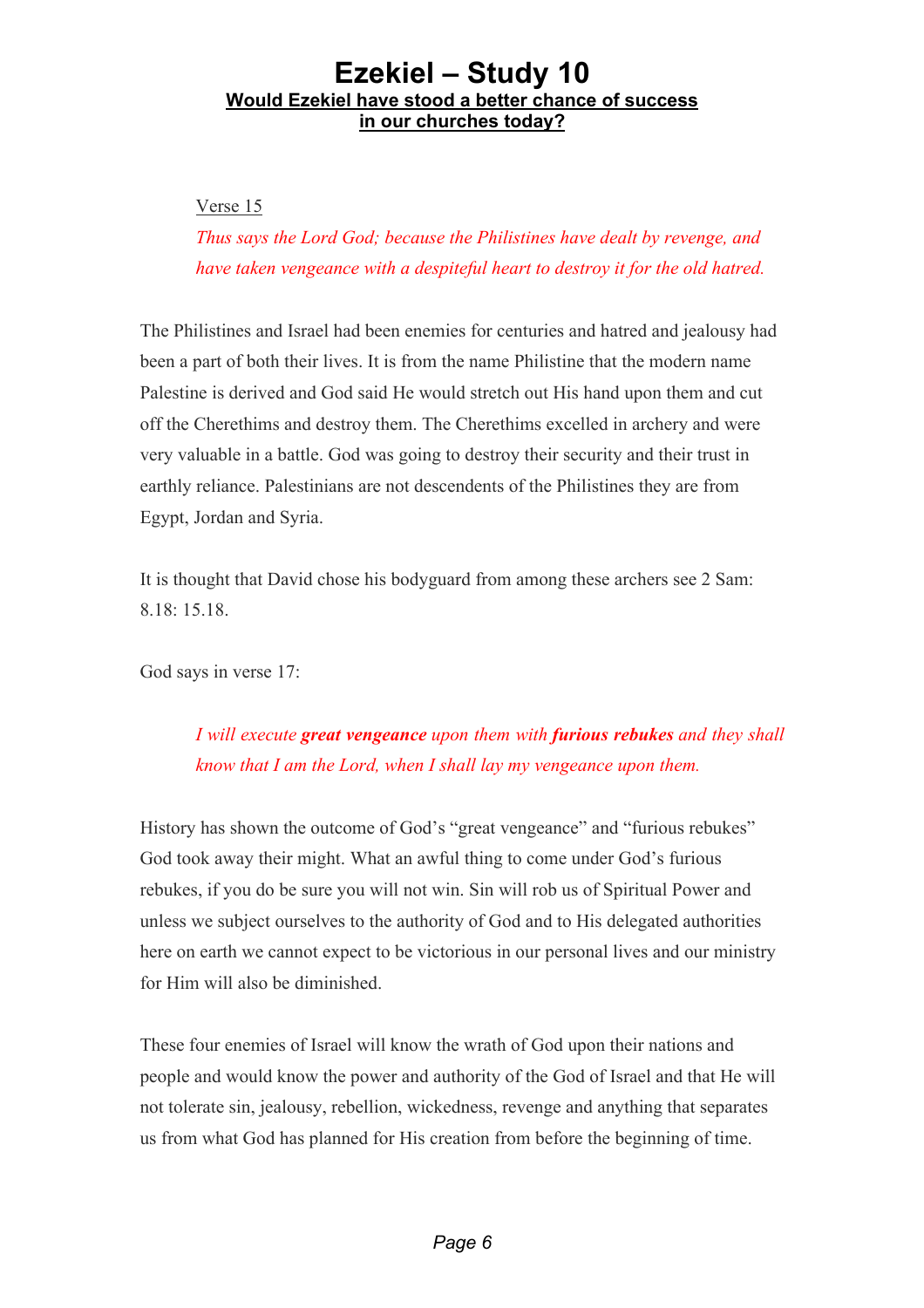Moreover He will not tolerate nations, or individuals for that matter treating His people unjustly. Canaan, now Israel was purchased by David under God's instructions centuries ago and Jerusalem was given by God as HIS dwelling place where HIS Temple would be. Other nations have also claimed that place as their Holy Place and conflict over that mount has become aggressive ever since.

These four nations would get to know that the God of Israel did exist and was all powerful. History has proved to us that He kept His word.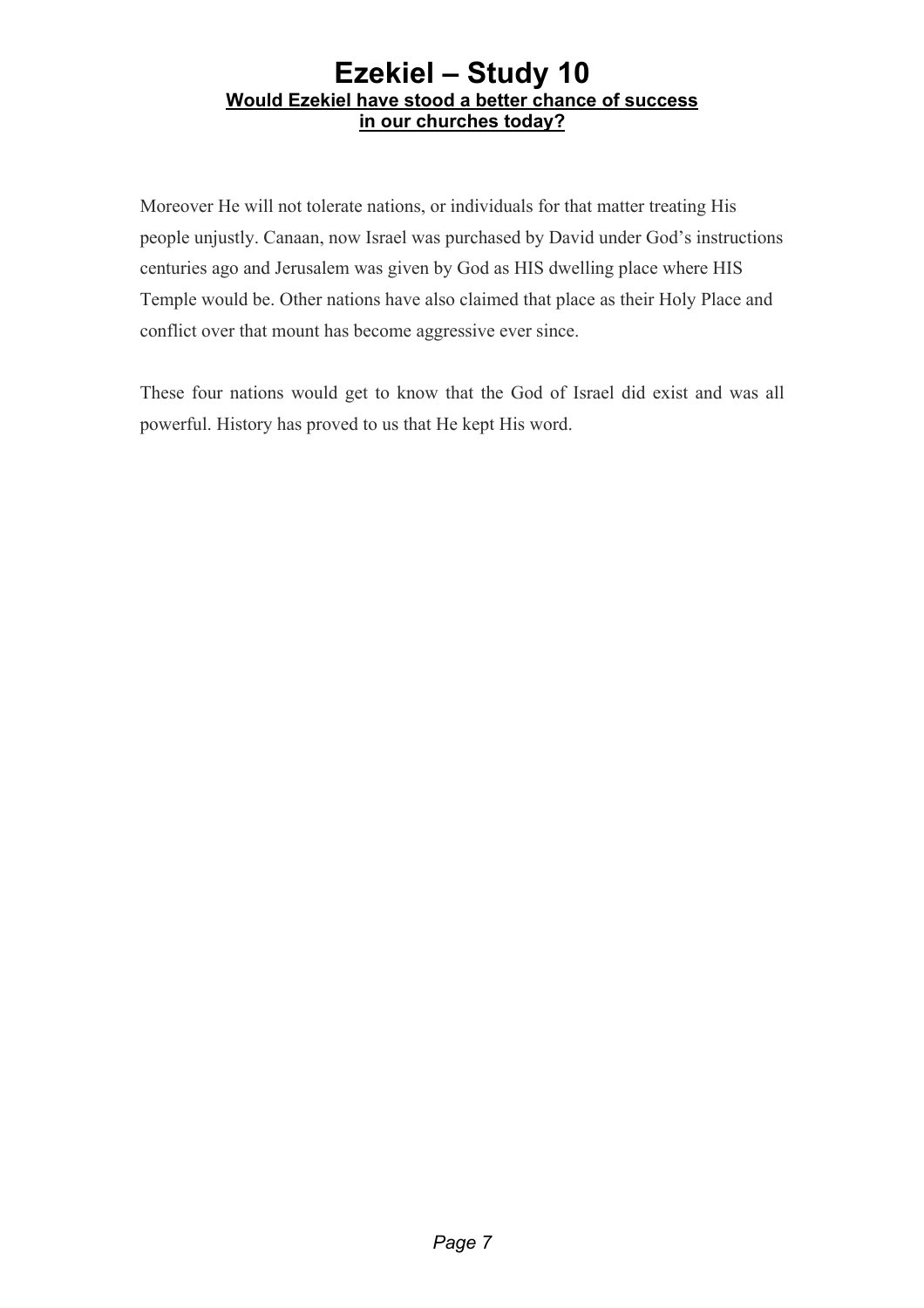**Chapter 26 v 2. Tyre**

*Son of man because that Tyrus has said against Jerusalem AHA she is broken that was the gates of the people: she is turned unto me I shall be replenished now she is laid waste.*

The king of Tyre rejoiced at the weakness of Jerusalem who once was the centre of trade and commerce. All business was done at the gates of a walled city, all travellers stopped at the gates to trade, catch up with the news, and get provisions for an onward journey. The king's vision was that all that activity at the gates of Jerusalem would be his and he would become even more wealthy when Jerusalem was laid waste.

King Solomon worked very closely with King Huram of Tyre thought to be a relative of the king of Tyre, in the building of the first great Temple. Tyre is located in Lebanon north of Acre but south of Sidon and Beirut. Lebanon was famed far and wide for its cedar trees; they were very tall trees thick and strong also cypress wood in abundance both used in the building of the first Temple in Jerusalem. Lebanon's cedar trees were so highly prized and sort after throughout the Middle East that today only very small clumps have survived high in the Lebanese mountains.

Tyre was the most important of the ancient Phoenician cities and according to excavations of its ruins it is thought to be founded in 2150 BC. These excavations also show findings of Crusader, Byzantine, Arab, Greco-Roman remains which confirm that Tyre was a very great city frequented by most of the trade travellers of that time.

Tyre was also famed for a sea snail which produced a highly sort after purple die. It was difficult to produce but the rich colour of this die was coveted by Royalty and merchants everywhere. Of course Solomon purchased large amounts of this beautiful purple to use in the Temple. As a result of the king of Tyre laughing at Jerusalem's plight, which in effect was laughing at God at least four generations of people all strangers and enemies trampled all over this once beautiful and powerful city over the next few hundreds of years.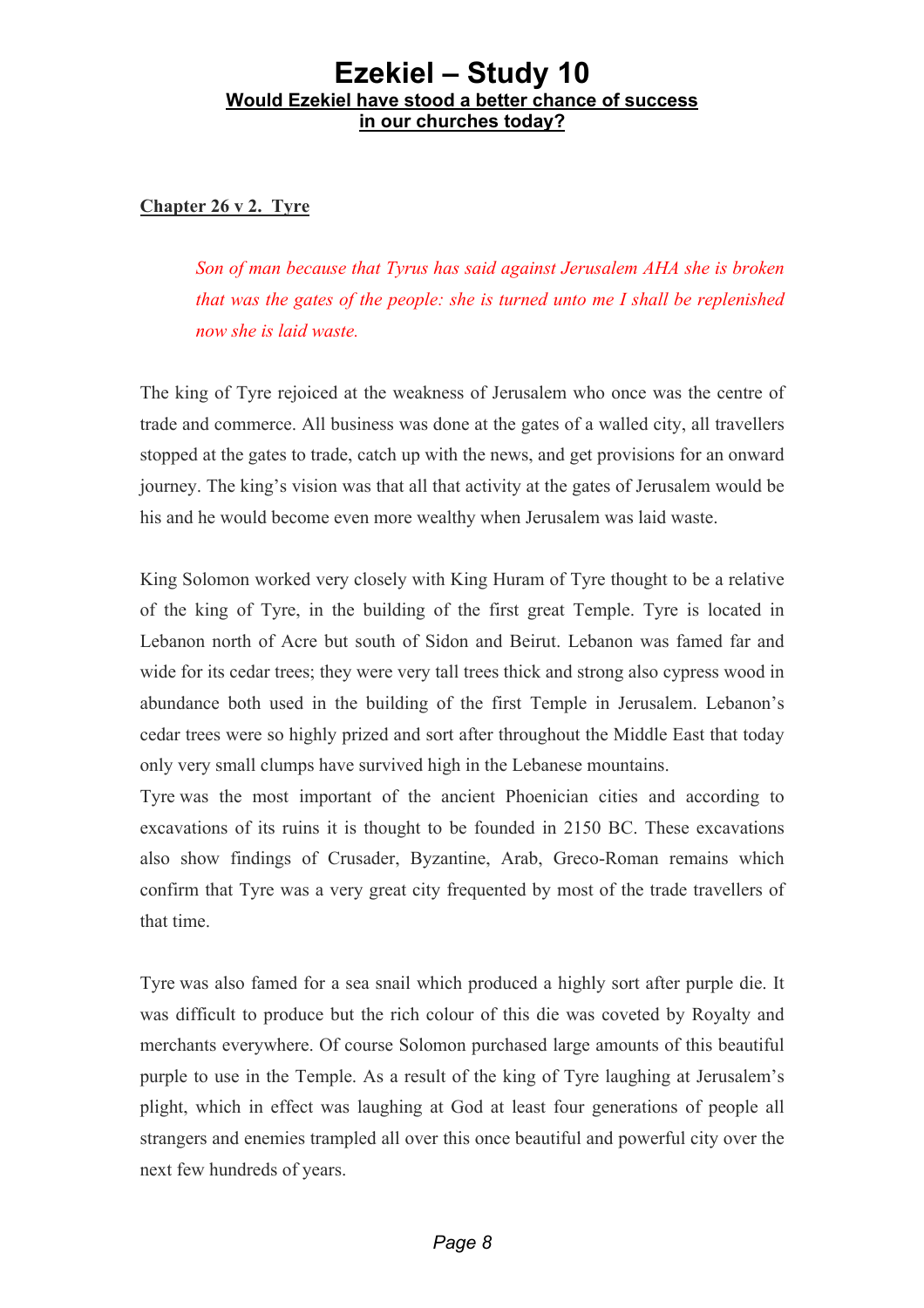The commodity that Tyre did not have was wheat and barley and not much agriculture but Israel had this in abundance so if you read 2 Chronicles chapter 2 you will read the letters sent back and forth from king Solomon and king Huram in the arrangements of provisions of trees, wood, gold, silver, brass, iron, stone, purple, blue, fine linen, crimson, engravers in all kinds of skills, in exchange for wine, oil, wheat, barley, by the bath load.

It would appear that these two were almost bosom pals working together to build a Temple for the God of Israel but with supplies and skilled men from a heathen nation!

The reason I am giving so much information about Tyre is that the Lord uses this splendid beautiful successful city as a symbol of Satan himself, so I want us to know and understand that God cannot abide pride, which Tyre had plenty of, we will see more of that in the next study. Also Tyre and Israel were once friendly and prosperous nations able to work and trade together supplying each others needs. But one became rebellious to their God, the other became puffed up with the pride of their success, one flirting with other nations and worshiped their gods in disobedience to the one true God, the other jealous of Israel's success having the God of Abraham Isaac and Joseph on their side, one gaining support of many nations all around against Israel, the other knowing her refuge is in God and being reminded of this by Ezekiel's prophecy's for many years but completely ignoring him and going her own way and finding herself alone amongst her enemies, the other getting ready to pounce as soon as possible!

Very often it would seem that the world is prosperous and abundant in this world's goods. In spite of recession there is a lot of money being given to those who do not really need it. As I write this we are told some of the UK's footballers getting salaries of over £150,000 per week, yes a week! We have had our Members of our Parliament cheating on their expenses to the tune of millions of pounds, and in spite of the tax payer bailing out our bank's bad practises to the sum of many Billions the Bank Staff are still getting bonuses also running into Billions!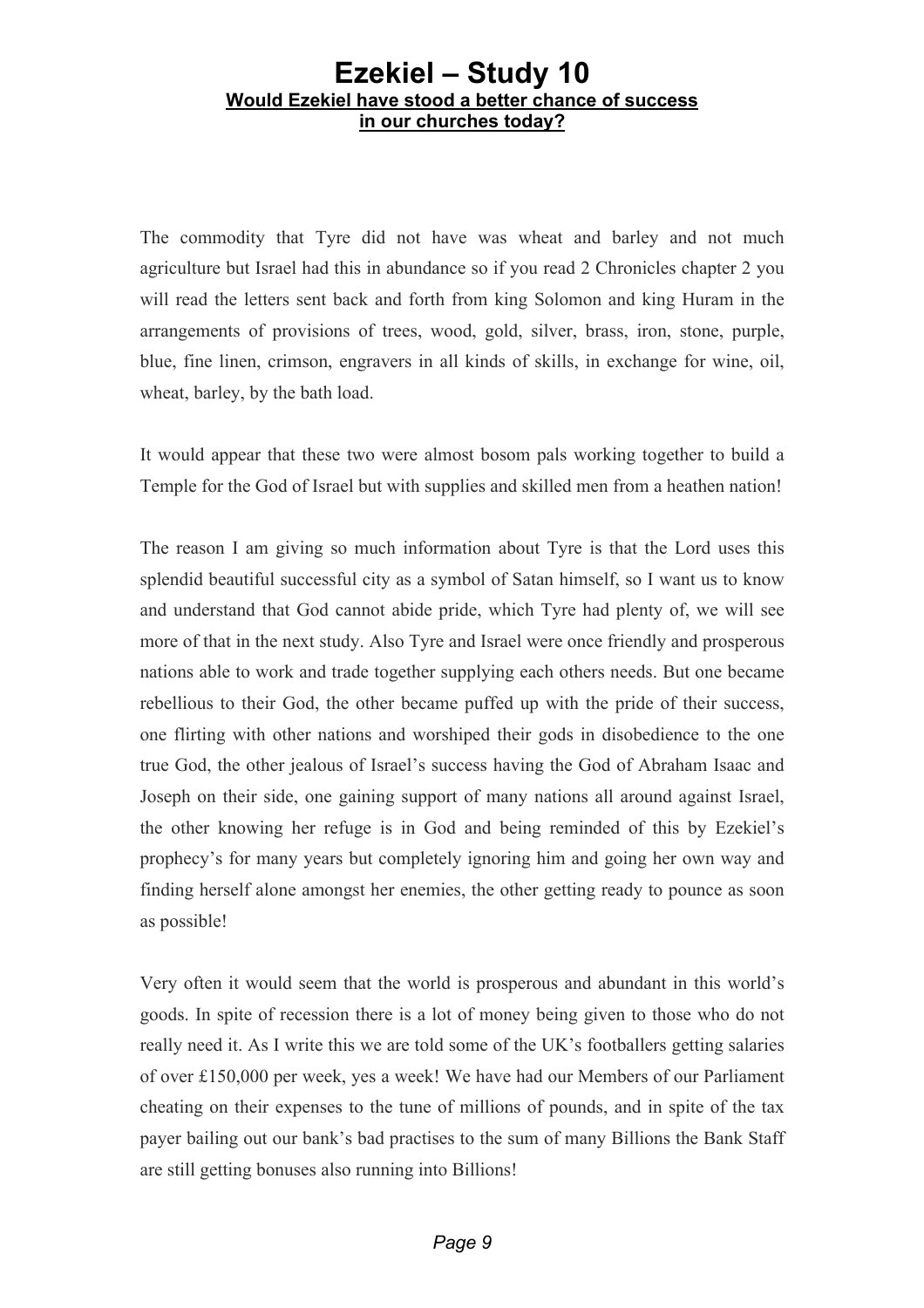Ungodly stewardship of finances and distribution of wealth is very prevalent.

The Bible tells us to store up treasure in Heaven where moth and rust will not destroy because that which we cling onto here on earth will become dust and ashes. Our money, cars, houses, jobs will all mean nothing when we meet Jesus and we spend eternity in heaven with Him, or in hell without Him.

The King and people of Tyre felt safe in their fortified city; they laid up treasure on earth but Josephus tells us that Nebuchadnezzar conquered Ammon Moab Edom and Tyre in the  $5<sup>th</sup>$  year after the fall of Jerusalem no doubt as a part fulfilment of God's prophecy here. But the overthrow of Tyre by Nebuchadnezzar was the first link in a long line of evil that fell on Tyre. Verse 11 speaks of "he" and "his" proclaiming Nebuchadnezzar, the "they" of verse 12 include among others, Alexander's soldiers the two invasions were separated by some 150 years.

Old Tyre was on the main land some miles from the sea, and a short space from the main land was an island of rock and dust. Alexander the Great in 332 BC did what no one else had thought of and filled in the sea between the island and the main land. Then took rubble, stones and earth from the Old City of Tyre which he had destroyed on main land, and dumped it in the sea to make a causeway to the island of rock. He did this in about 7 months. On the island he built palaces and houses but also made it an island fortress.

At this point I would like to acknowledge that there are many Archaeologists and secular historians that differ with the dates and individuals of the Bible at this time. Some even doubt that Nebuchadnezzar laid siege at Tyre at all. Some have written articles and books to express their views without once referring to the Bible. Our aim in these studies is to believe the Bible and what God said; notes from other manuscripts are used only to support the Bible.

#### Verse 3

*Therefore says the Lord Behold I am against you O Tyrus and will cause many nations to come up against you, as the sea causes his waves to*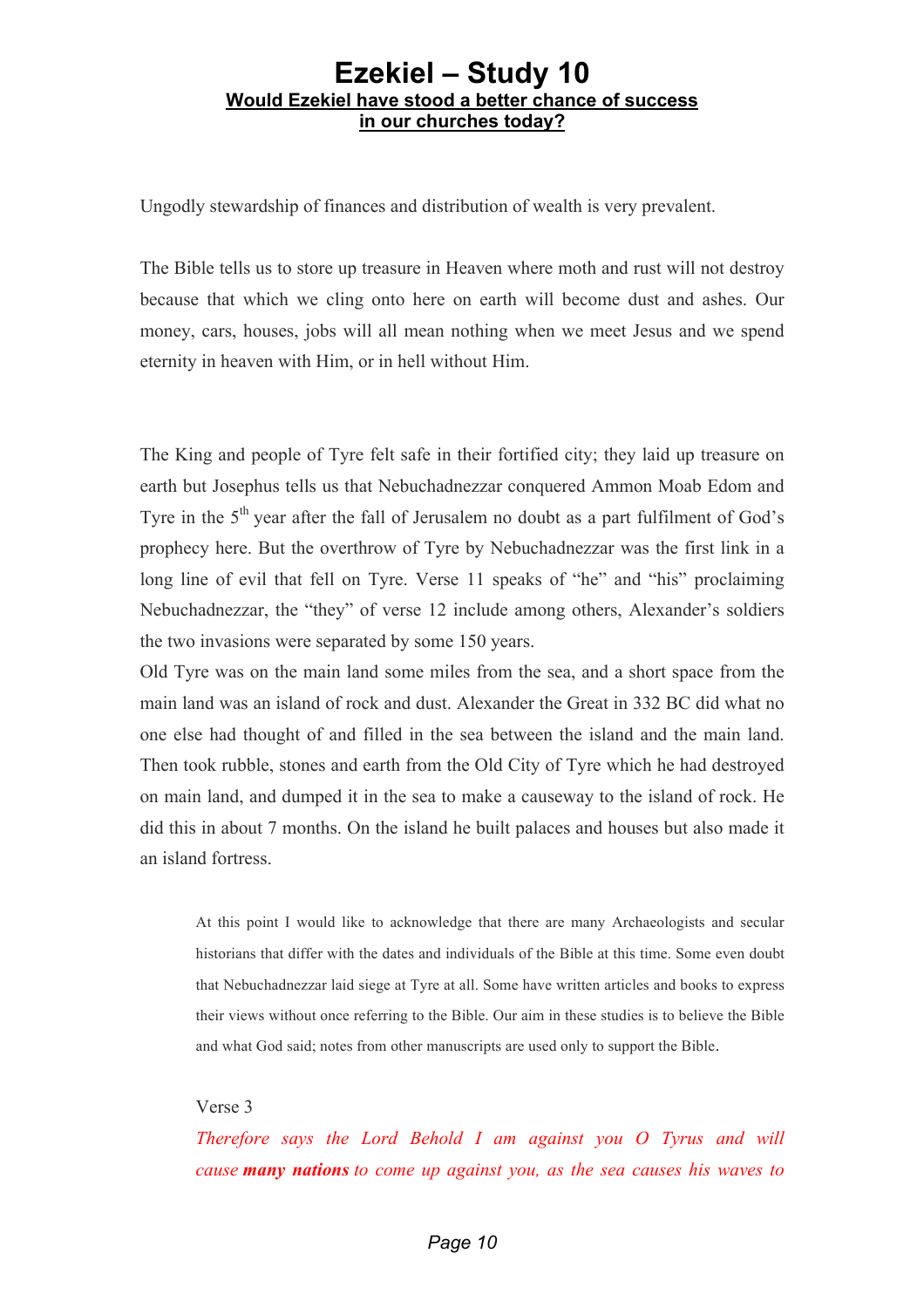*come up. And they shall destroy the walls of Tyrus and break down her towers; I will also scrape her dust from her and make her like the top of a rock. It shall be a place for the spreading of nets in the midst of the sea: for I have spoken it says the Lord God and it shall become spoil to the nations.*

This verse is particularly significant in Tyre's history. Ezekiel saw in his vision one nation after another come against Tyre like one giant ocean wave after another crashing onto the beach. The persistent pounding of a wave will wear down a rock and after time make it smooth. God said He would scrape her dust from her and make her like the top of a rock. Even after all the reclaiming of land, building of palaces, houses, roads, shops etc making this island a spectacle of glory and wonder, God acted upon their gloating over Jerusalem's downfall and returned their splendour back to what it was originally flat and bare rock. This will not happen with one wave and so Ezekiel was prophesying that nation after nation would come against Tyre over many years and one nation, under Nebuchadnezzar would be a part of that process. God said that many nations would come against Tyre and as history shows the Persians, Macedonians, Ptolemies, Seleucids and Romans all occupied Tyre in turn and over many centuries.

A visitor to Tyre in the 1800's made this observation: "The Island, as such, is not more than a mile in length. The part which projects south beyond the isthmus is perhaps a quarter of a mile broad and is rocky and uneven. It is now unoccupied except for a few fishermen used to spread and clean their nets" (Thompson)

It is a great shame that man and women today will put too much store in earthly things that are, in the light of eternity wood hay and stubble. Jesus warns us not to rely on material goods, but man somehow wants to gain power, gain wealth, be the manager then the boss, get a bigger car, then a bigger one still, and move to a better house in a better area and so on and so on. The real issue is do we own possessions or do they own us? There are some well grounded testimonies of ministries who have blessed others with cars or valuable watches, blessing those who are in need. We are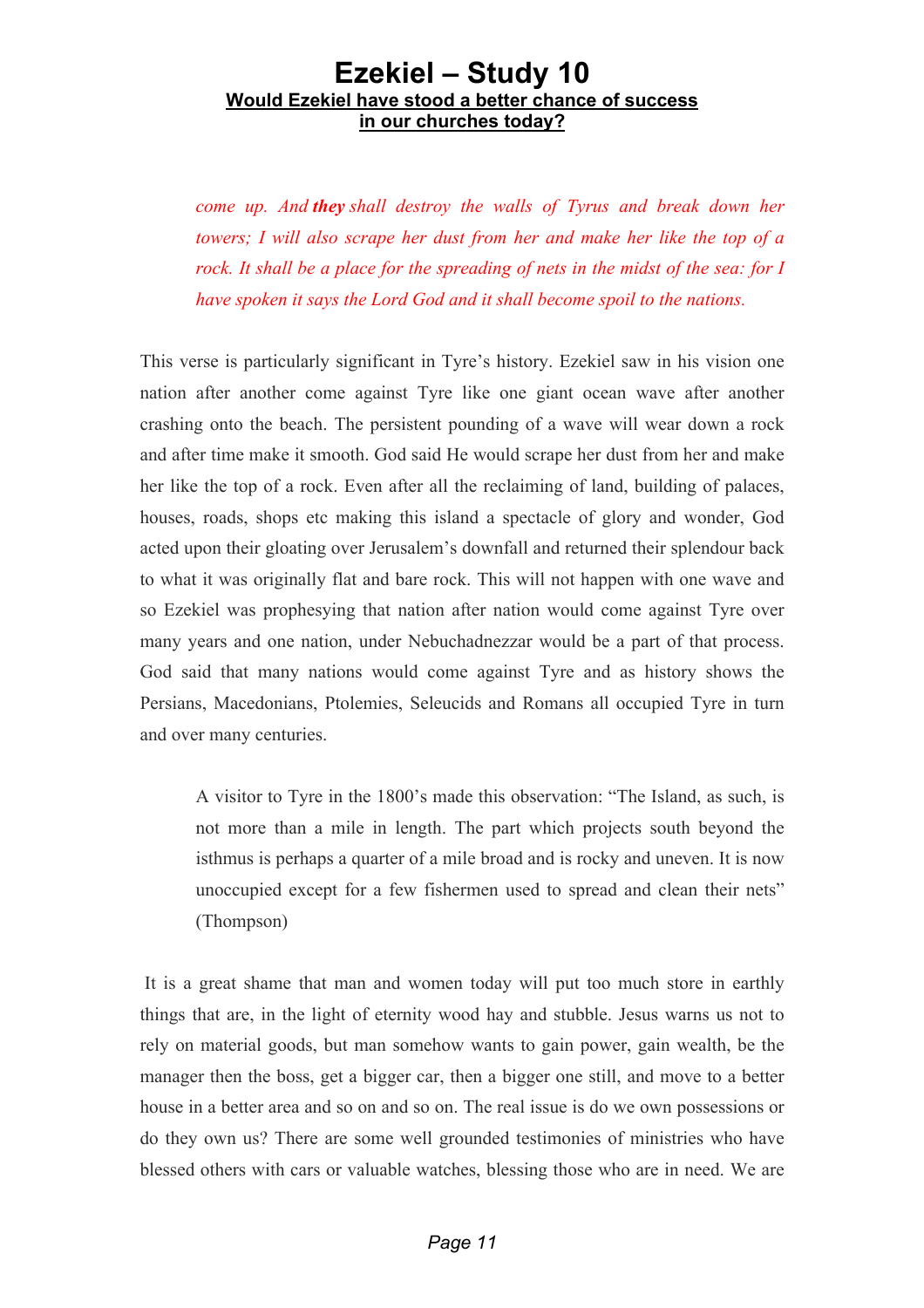told to hold onto the things of the world lightly and have a heart to bless others where ever we can. Jesus told us about man's greed in Luke 12 18. The man Jesus spoke about was already rich but he planned to pull down his barns to build bigger and produce more. He planned to increase to the point he could say to himself, Soul you have much goods laid up for many years take your ease, eat drink and be merry. God called him a fool and that night he died!

What good were his bigger barns to him now? When you are dead all these things are of no use to you at all!

Not only did Israel live this way but so did Tyre. Yes Tyre was rich in beautiful palaces, houses, great security being on the peninsula built on rock with a powerful reputation. Then along comes God and tells them because they mock Jerusalem, God's Holy city and His chosen people they will be visited by many nations who will destroy all they proudly worshipped and also her daughters, referring to the many neighbouring towns that relied on Tyre for support. Verse 4 says;

#### *I will also scrape the dust from her and make her like the top of a rock.*

We are told that Tyre means Rock so what God did over many years was to reduce the Rock City Tyre back to its original state. Even the dust was removed, the man made island was no more. I will include some of the comments from people who have either visited or excavated Tyre:

**Katzenstien** describes some of the marine archaeological research of the massive harbour installations that are now under water (1997)

**Aubert** mentions that Tyre lay at the centre of a line of reefs that made up the harbour, which are now under water due in the main to erosion, human intervention and rise in the sea level. (1993)

**Gibson and Negev** When excavations are undertaken it is as if the Tyre of Ezekiel's day never existed (1971)